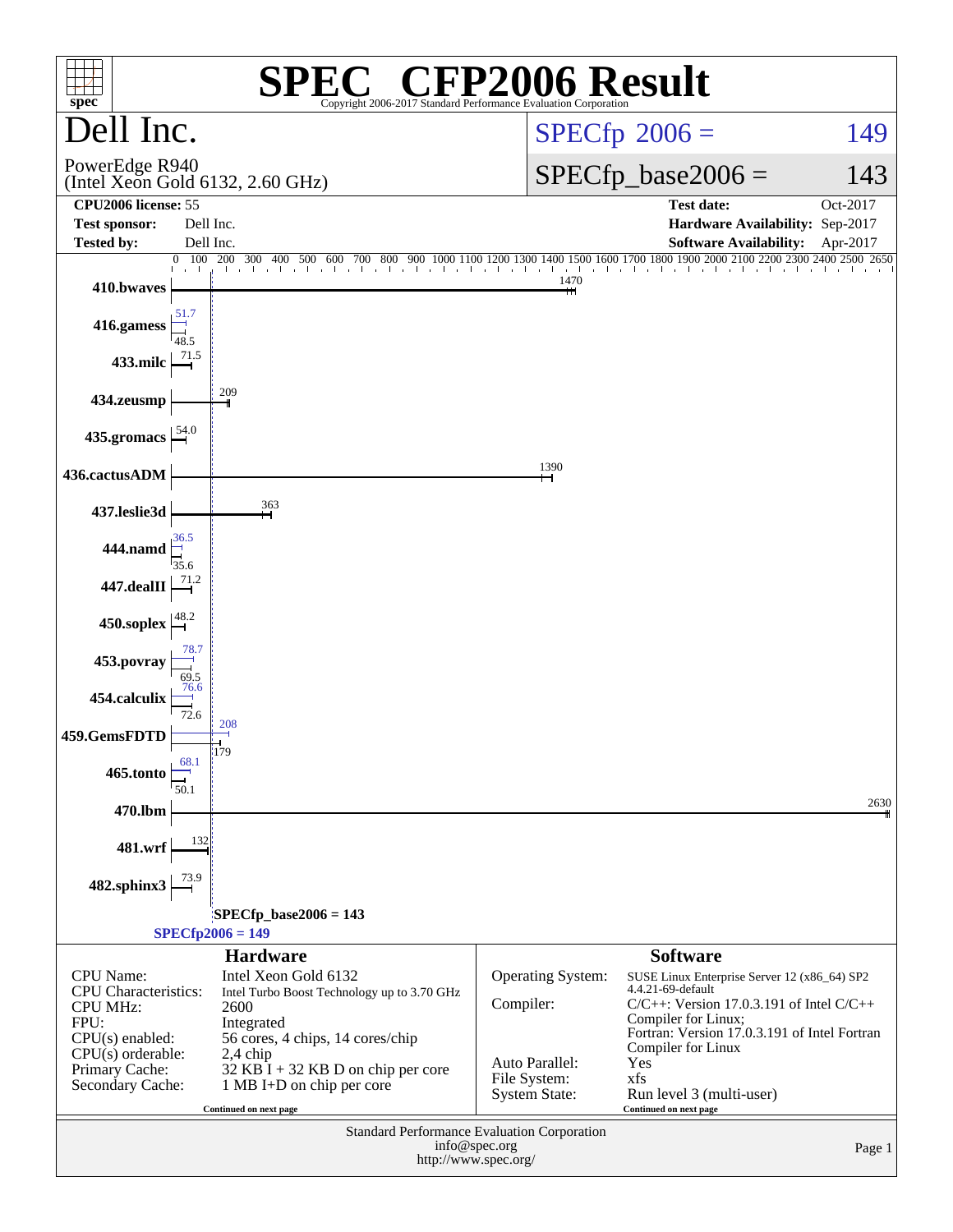

# Dell Inc.

# $SPECfp2006 = 149$  $SPECfp2006 = 149$

#### PowerEdge R940

(Intel Xeon Gold 6132, 2.60 GHz)

## $SPECfp\_base2006 = 143$

| <b>CPU2006 license: 55</b>                              |                                                                                                           |                                                            | Oct-2017<br><b>Test date:</b>             |
|---------------------------------------------------------|-----------------------------------------------------------------------------------------------------------|------------------------------------------------------------|-------------------------------------------|
| <b>Test sponsor:</b>                                    | Dell Inc.                                                                                                 |                                                            | Hardware Availability: Sep-2017           |
| <b>Tested by:</b>                                       | Dell Inc.                                                                                                 |                                                            | <b>Software Availability:</b><br>Apr-2017 |
| L3 Cache:<br>Other Cache:<br>Memory:<br>Disk Subsystem: | 19.25 MB I+D on chip per chip<br>None<br>768 GB (48 x 16 GB 2Rx8 PC4-2666V-R)<br>1 x 900 GB 15K RPM SAS12 | <b>Base Pointers:</b><br>Peak Pointers:<br>Other Software: | $64$ -bit<br>$32/64$ -bit<br>None         |
| Other Hardware:                                         | None                                                                                                      |                                                            |                                           |

| <b>Results Table</b> |                                                                                                          |              |                |             |                |       |                |              |                |              |                |              |
|----------------------|----------------------------------------------------------------------------------------------------------|--------------|----------------|-------------|----------------|-------|----------------|--------------|----------------|--------------|----------------|--------------|
|                      | <b>Base</b>                                                                                              |              |                | <b>Peak</b> |                |       |                |              |                |              |                |              |
| <b>Benchmark</b>     | <b>Seconds</b>                                                                                           | <b>Ratio</b> | <b>Seconds</b> | Ratio       | <b>Seconds</b> | Ratio | <b>Seconds</b> | <b>Ratio</b> | <b>Seconds</b> | <b>Ratio</b> | <b>Seconds</b> | <b>Ratio</b> |
| 410.bwayes           | 9.17                                                                                                     | 1480         | 9.34           | 1450        | 9.26           | 1470  | 9.17           | 1480         | 9.34           | 1450         | 9.26           | 1470         |
| 416.gamess           | 404                                                                                                      | 48.5         | 404            | 48.4        | 404            | 48.5  | 379            | 51.7         | 379            | 51.7         | 379            | 51.6         |
| $433$ .milc          | 128                                                                                                      | 71.4         | 128            | 71.5        | 126            | 73.0  | 128            | 71.4         | 128            | 71.5         | 126            | 73.0         |
| 434.zeusmp           | 43.0                                                                                                     | 212          | 43.6           | 209         | 44.5           | 205   | 43.0           | 212          | 43.6           | 209          | 44.5           | 205          |
| 435 gromacs          | 132                                                                                                      | 54.0         | 133            | 53.9        | 132            | 54.0  | 132            | 54.0         | 133            | 53.9         | 132            | 54.0         |
| 436.cactusADM        | 8.54                                                                                                     | 1400         | 8.57           | 1390        | 8.80           | 1360  | 8.54           | 1400         | 8.57           | 1390         | 8.80           | 1360         |
| 437.leslie3d         | 25.6                                                                                                     | 367          | 25.9           | 363         | 28.1           | 334   | 25.6           | 367          | 25.9           | 363          | 28.1           | 334          |
| 444.namd             | 225                                                                                                      | 35.6         | 225            | 35.6        | 225            | 35.6  | 220            | 36.4         | 220            | 36.5         | 220            | 36.5         |
| 447.dealII           | 158                                                                                                      | 72.3         | 161            | 71.2        | 161            | 71.2  | 158            | 72.3         | 161            | 71.2         | 161            | 71.2         |
| $450$ .soplex        | 173                                                                                                      | 48.2         | 171            | 48.7        | 174            | 48.0  | 173            | 48.2         | 171            | 48.7         | 174            | 48.0         |
| 453.povray           | 76.5                                                                                                     | 69.6         | 76.5           | 69.5        | 76.6           | 69.4  | 67.6           | 78.7         | 67.6           | 78.7         | 67.8           | 78.5         |
| 454.calculix         | 114                                                                                                      | 72.6         | 113            | 72.7        | 114            | 72.6  | 107            | 76.9         | 108            | 76.6         | 108            | 76.6         |
| 459.GemsFDTD         | 59.0                                                                                                     | 180          | 59.7           | 178         | 59.3           | 179   | 50.9           | 208          | 51.0           | 208          | 50.8           | 209          |
| $465$ .tonto         | 197                                                                                                      | 50.1         | 196            | 50.2        | 210            | 46.8  | 144            | 68.2         | 144            | 68.1         | 145            | 67.9         |
| 470.1bm              | 5.22                                                                                                     | 2630         | 5.24           | 2620        | 5.21           | 2640  | 5.22           | 2630         | 5.24           | 2620         | 5.21           | 2640         |
| 481.wrf              | 84.9                                                                                                     | 132          | 84.4           | 132         | 84.2           | 133   | 84.9           | 132          | 84.4           | 132          | 84.2           | 133          |
| 482.sphinx3          | 264                                                                                                      | 73.9         | 264            | 73.9        | 263            | 74.1  | 264            | 73.9         | 264            | 73.9         | 263            | 74.1         |
|                      | Results appear in the order in which they were run. Bold underlined text indicates a median measurement. |              |                |             |                |       |                |              |                |              |                |              |

### **[Operating System Notes](http://www.spec.org/auto/cpu2006/Docs/result-fields.html#OperatingSystemNotes)**

Stack size set to unlimited using "ulimit -s unlimited"

### **[Platform Notes](http://www.spec.org/auto/cpu2006/Docs/result-fields.html#PlatformNotes)**

 BIOS settings: Logical Processor Disabled Virtualization Technology Disabled Sub NUMA Cluster Disabled System Profile set to Custom CPU Performance set to Maximum Performance C1E Disabled C States set to Autonomous Uncore Frequency set to Dynamic Memory Patrol Scrub Disabled

Continued on next page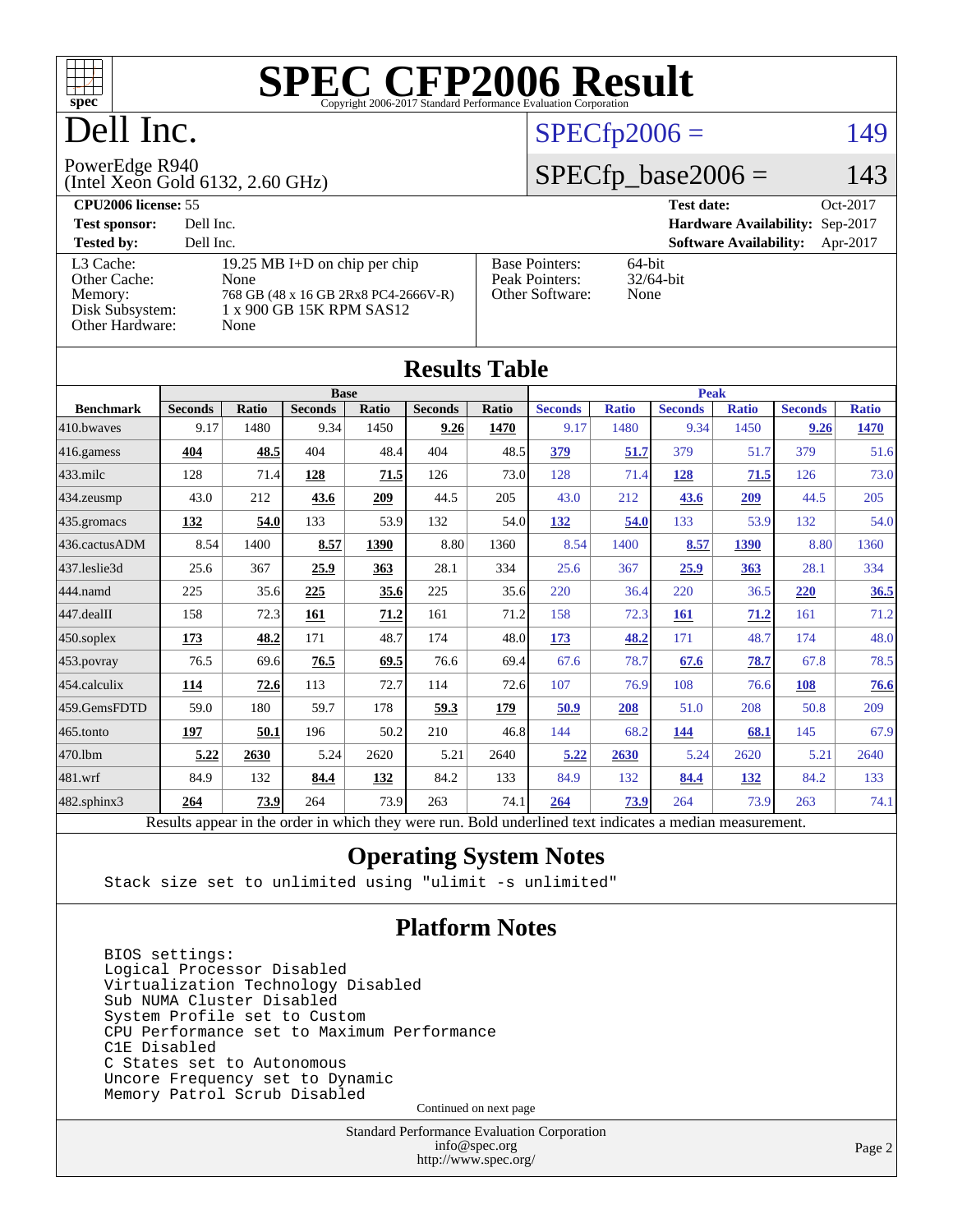

# Dell Inc.

 $SPECTp2006 = 149$ 

(Intel Xeon Gold 6132, 2.60 GHz) PowerEdge R940

 $SPECTp\_base2006 = 143$ 

**[CPU2006 license:](http://www.spec.org/auto/cpu2006/Docs/result-fields.html#CPU2006license)** 55 **[Test date:](http://www.spec.org/auto/cpu2006/Docs/result-fields.html#Testdate)** Oct-2017 **[Test sponsor:](http://www.spec.org/auto/cpu2006/Docs/result-fields.html#Testsponsor)** Dell Inc. **[Hardware Availability:](http://www.spec.org/auto/cpu2006/Docs/result-fields.html#HardwareAvailability)** Sep-2017 **[Tested by:](http://www.spec.org/auto/cpu2006/Docs/result-fields.html#Testedby)** Dell Inc. **[Software Availability:](http://www.spec.org/auto/cpu2006/Docs/result-fields.html#SoftwareAvailability)** Apr-2017

### **[Platform Notes \(Continued\)](http://www.spec.org/auto/cpu2006/Docs/result-fields.html#PlatformNotes)**

Standard Performance Evaluation Corporation [info@spec.org](mailto:info@spec.org) Page 3 Energy Efficiency Policy set to Performance CPU Interconnect Bus Link Power Management Disabled PCI ASPM L1 Link Power Management Disabled Sysinfo program /home/cpu2006/config/sysinfo.rev6993 Revision 6993 of 2015-11-06 (b5e8d4b4eb51ed28d7f98696cbe290c1) running on linux-2h8y Thu Oct 12 15:39:21 2017 This section contains SUT (System Under Test) info as seen by some common utilities. To remove or add to this section, see: <http://www.spec.org/cpu2006/Docs/config.html#sysinfo> From /proc/cpuinfo model name : Intel(R) Xeon(R) Gold 6132 CPU @ 2.60GHz 4 "physical id"s (chips) 56 "processors" cores, siblings (Caution: counting these is hw and system dependent. The following excerpts from /proc/cpuinfo might not be reliable. Use with caution.) cpu cores : 14 siblings : 14 physical 0: cores 0 1 2 3 4 5 6 8 9 10 11 12 13 14 physical 1: cores 0 1 2 3 4 5 6 8 9 10 11 12 13 14 physical 2: cores 0 1 2 3 4 5 6 8 9 10 11 12 13 14 physical 3: cores 0 1 2 3 4 5 6 8 9 10 11 12 13 14 cache size : 19712 KB From /proc/meminfo MemTotal: 791225344 kB HugePages\_Total: 0 Hugepagesize: 2048 kB /usr/bin/lsb\_release -d SUSE Linux Enterprise Server 12 SP2 From /etc/\*release\* /etc/\*version\* SuSE-release: SUSE Linux Enterprise Server 12 (x86\_64) VERSION = 12 PATCHLEVEL = 2 # This file is deprecated and will be removed in a future service pack or release. # Please check /etc/os-release for details about this release. os-release: NAME="SLES" VERSION="12-SP2" VERSION\_ID="12.2" PRETTY\_NAME="SUSE Linux Enterprise Server 12 SP2" ID="sles" ANSI\_COLOR="0;32" CPE\_NAME="cpe:/o:suse:sles:12:sp2" uname -a: Continued on next page

<http://www.spec.org/>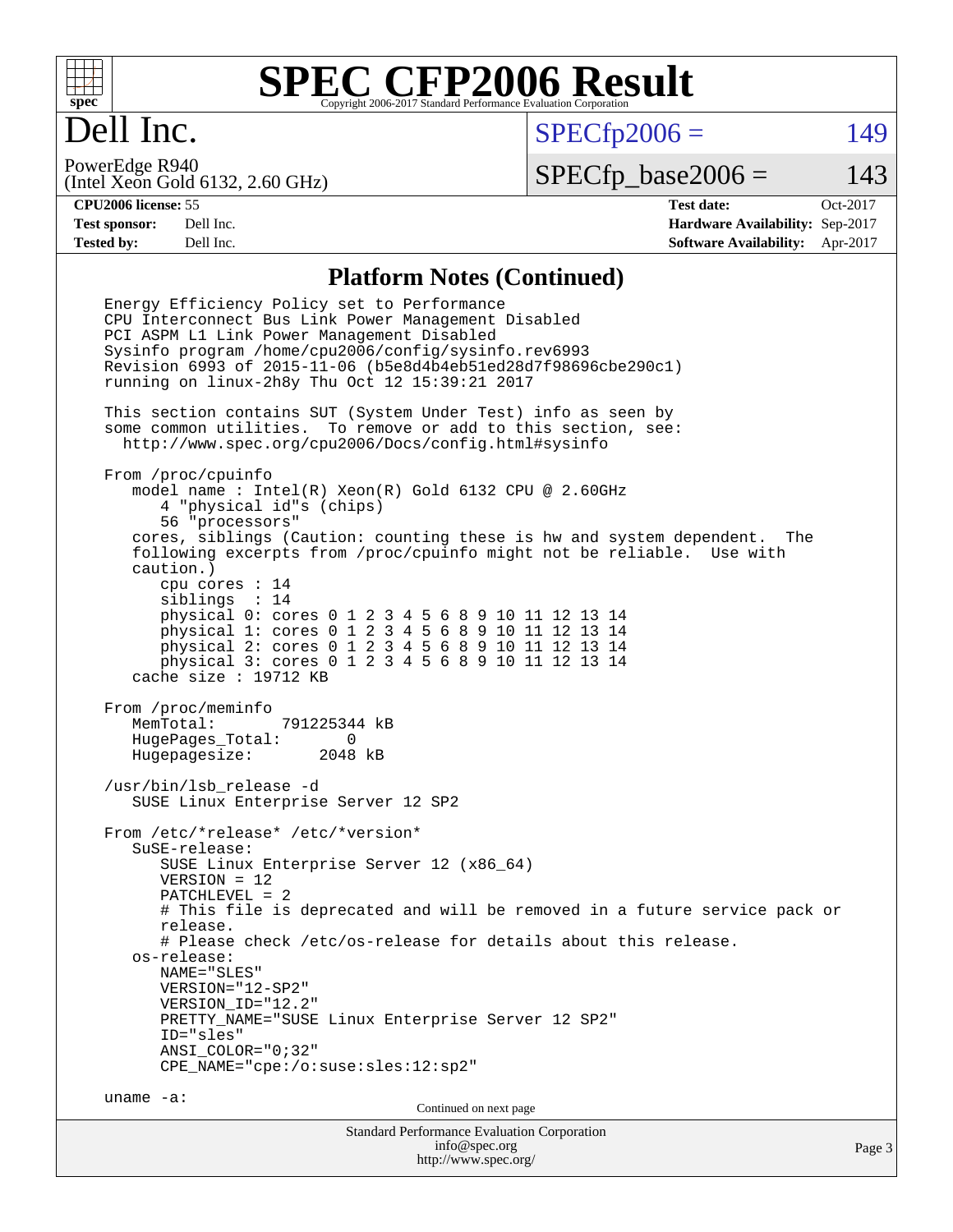

# Dell Inc.

 $SPECTp2006 = 149$ 

(Intel Xeon Gold 6132, 2.60 GHz) PowerEdge R940

 $SPECTp\_base2006 = 143$ 

**[CPU2006 license:](http://www.spec.org/auto/cpu2006/Docs/result-fields.html#CPU2006license)** 55 **[Test date:](http://www.spec.org/auto/cpu2006/Docs/result-fields.html#Testdate)** Oct-2017

**[Test sponsor:](http://www.spec.org/auto/cpu2006/Docs/result-fields.html#Testsponsor)** Dell Inc. **[Hardware Availability:](http://www.spec.org/auto/cpu2006/Docs/result-fields.html#HardwareAvailability)** Sep-2017 **[Tested by:](http://www.spec.org/auto/cpu2006/Docs/result-fields.html#Testedby)** Dell Inc. **[Software Availability:](http://www.spec.org/auto/cpu2006/Docs/result-fields.html#SoftwareAvailability)** Apr-2017

#### **[Platform Notes \(Continued\)](http://www.spec.org/auto/cpu2006/Docs/result-fields.html#PlatformNotes)**

 Linux linux-2h8y 4.4.21-69-default #1 SMP Tue Oct 25 10:58:20 UTC 2016 (9464f67) x86\_64 x86\_64 x86\_64 GNU/Linux

run-level 3 Oct 12 11:09

SPEC is set to: /home/cpu2006<br>Filesystem Type Size Type Size Used Avail Use% Mounted on /dev/sda4 xfs 796G 17G 779G 3% /home Additional information from dmidecode:

 Warning: Use caution when you interpret this section. The 'dmidecode' program reads system data which is "intended to allow hardware to be accurately determined", but the intent may not be met, as there are frequent changes to hardware, firmware, and the "DMTF SMBIOS" standard.

 BIOS Dell Inc. 1.1.7 08/10/2017 Memory: 48x 00CE063200CE M393A2K43BB1-CTD 16 GB 2 rank 2666 MHz

(End of data from sysinfo program)

#### **[General Notes](http://www.spec.org/auto/cpu2006/Docs/result-fields.html#GeneralNotes)**

Environment variables set by runspec before the start of the run: KMP\_AFFINITY = "granularity=fine,compact" LD\_LIBRARY\_PATH = "/home/cpu2006/lib/ia32:/home/cpu2006/lib/intel64:/home/cpu2006/sh10.2" OMP\_NUM\_THREADS = "56"

 Binaries compiled on a system with 1x Intel Core i7-4790 CPU + 32GB RAM memory using Redhat Enterprise Linux 7.2 Transparent Huge Pages disabled with: echo never > /sys/kernel/mm/transparent\_hugepage/enabled Filesystem page cache cleared with: shell invocation of 'sync; echo 3 > /proc/sys/vm/drop\_caches' prior to run

### **[Base Compiler Invocation](http://www.spec.org/auto/cpu2006/Docs/result-fields.html#BaseCompilerInvocation)**

[C benchmarks](http://www.spec.org/auto/cpu2006/Docs/result-fields.html#Cbenchmarks): [icc -m64](http://www.spec.org/cpu2006/results/res2017q4/cpu2006-20171114-50541.flags.html#user_CCbase_intel_icc_64bit_bda6cc9af1fdbb0edc3795bac97ada53)

[C++ benchmarks:](http://www.spec.org/auto/cpu2006/Docs/result-fields.html#CXXbenchmarks) [icpc -m64](http://www.spec.org/cpu2006/results/res2017q4/cpu2006-20171114-50541.flags.html#user_CXXbase_intel_icpc_64bit_fc66a5337ce925472a5c54ad6a0de310)

[Fortran benchmarks](http://www.spec.org/auto/cpu2006/Docs/result-fields.html#Fortranbenchmarks): [ifort -m64](http://www.spec.org/cpu2006/results/res2017q4/cpu2006-20171114-50541.flags.html#user_FCbase_intel_ifort_64bit_ee9d0fb25645d0210d97eb0527dcc06e)

[Benchmarks using both Fortran and C](http://www.spec.org/auto/cpu2006/Docs/result-fields.html#BenchmarksusingbothFortranandC): [icc -m64](http://www.spec.org/cpu2006/results/res2017q4/cpu2006-20171114-50541.flags.html#user_CC_FCbase_intel_icc_64bit_bda6cc9af1fdbb0edc3795bac97ada53) [ifort -m64](http://www.spec.org/cpu2006/results/res2017q4/cpu2006-20171114-50541.flags.html#user_CC_FCbase_intel_ifort_64bit_ee9d0fb25645d0210d97eb0527dcc06e)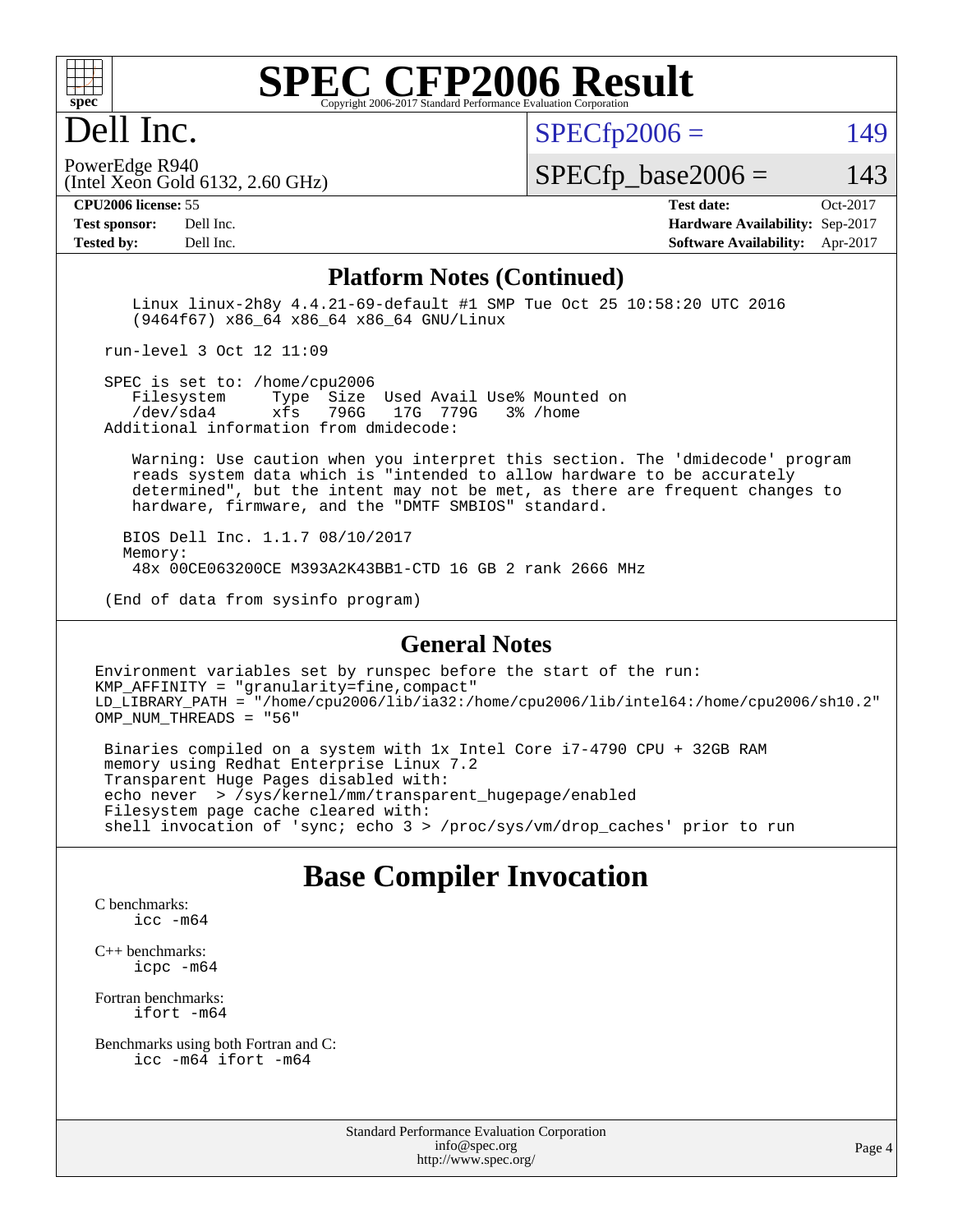

Dell Inc.

 $SPECTp2006 = 149$ 

(Intel Xeon Gold 6132, 2.60 GHz) PowerEdge R940

 $SPECfp\_base2006 = 143$ 

| <b>Test sponsor:</b> | Dell Inc. |
|----------------------|-----------|
| <b>Tested by:</b>    | Dell Inc. |

**[CPU2006 license:](http://www.spec.org/auto/cpu2006/Docs/result-fields.html#CPU2006license)** 55 **[Test date:](http://www.spec.org/auto/cpu2006/Docs/result-fields.html#Testdate)** Oct-2017 **[Hardware Availability:](http://www.spec.org/auto/cpu2006/Docs/result-fields.html#HardwareAvailability)** Sep-2017 **[Software Availability:](http://www.spec.org/auto/cpu2006/Docs/result-fields.html#SoftwareAvailability)** Apr-2017

### **[Base Portability Flags](http://www.spec.org/auto/cpu2006/Docs/result-fields.html#BasePortabilityFlags)**

| 410.bwaves: -DSPEC CPU LP64<br>416.gamess: -DSPEC_CPU_LP64 |                                                                |
|------------------------------------------------------------|----------------------------------------------------------------|
| 433.milc: -DSPEC CPU LP64                                  |                                                                |
| 434.zeusmp: - DSPEC_CPU_LP64                               |                                                                |
| 435.gromacs: -DSPEC_CPU_LP64 -nofor_main                   |                                                                |
| 436.cactusADM: - DSPEC CPU LP64 - nofor main               |                                                                |
| 437.leslie3d: -DSPEC CPU LP64                              |                                                                |
| 444.namd: -DSPEC CPU LP64                                  |                                                                |
| 447.dealII: -DSPEC CPU LP64                                |                                                                |
| 450.soplex: -DSPEC_CPU_LP64                                |                                                                |
| 453.povray: -DSPEC_CPU_LP64                                |                                                                |
| 454.calculix: - DSPEC CPU LP64 - nofor main                |                                                                |
| 459. GemsFDTD: - DSPEC CPU LP64                            |                                                                |
| 465.tonto: -DSPEC CPU LP64                                 |                                                                |
| 470.1bm: - DSPEC CPU LP64                                  |                                                                |
|                                                            | 481.wrf: -DSPEC_CPU_LP64 -DSPEC_CPU_CASE_FLAG -DSPEC_CPU_LINUX |
| 482.sphinx3: -DSPEC_CPU_LP64                               |                                                                |
|                                                            |                                                                |

### **[Base Optimization Flags](http://www.spec.org/auto/cpu2006/Docs/result-fields.html#BaseOptimizationFlags)**

[C benchmarks](http://www.spec.org/auto/cpu2006/Docs/result-fields.html#Cbenchmarks): [-xCORE-AVX2](http://www.spec.org/cpu2006/results/res2017q4/cpu2006-20171114-50541.flags.html#user_CCbase_f-xCORE-AVX2) [-ipo](http://www.spec.org/cpu2006/results/res2017q4/cpu2006-20171114-50541.flags.html#user_CCbase_f-ipo) [-O3](http://www.spec.org/cpu2006/results/res2017q4/cpu2006-20171114-50541.flags.html#user_CCbase_f-O3) [-no-prec-div](http://www.spec.org/cpu2006/results/res2017q4/cpu2006-20171114-50541.flags.html#user_CCbase_f-no-prec-div) [-parallel](http://www.spec.org/cpu2006/results/res2017q4/cpu2006-20171114-50541.flags.html#user_CCbase_f-parallel) [-qopt-prefetch](http://www.spec.org/cpu2006/results/res2017q4/cpu2006-20171114-50541.flags.html#user_CCbase_f-qopt-prefetch) [C++ benchmarks:](http://www.spec.org/auto/cpu2006/Docs/result-fields.html#CXXbenchmarks) [-xCORE-AVX2](http://www.spec.org/cpu2006/results/res2017q4/cpu2006-20171114-50541.flags.html#user_CXXbase_f-xCORE-AVX2) [-ipo](http://www.spec.org/cpu2006/results/res2017q4/cpu2006-20171114-50541.flags.html#user_CXXbase_f-ipo) [-O3](http://www.spec.org/cpu2006/results/res2017q4/cpu2006-20171114-50541.flags.html#user_CXXbase_f-O3) [-no-prec-div](http://www.spec.org/cpu2006/results/res2017q4/cpu2006-20171114-50541.flags.html#user_CXXbase_f-no-prec-div) [-qopt-prefetch](http://www.spec.org/cpu2006/results/res2017q4/cpu2006-20171114-50541.flags.html#user_CXXbase_f-qopt-prefetch) [Fortran benchmarks](http://www.spec.org/auto/cpu2006/Docs/result-fields.html#Fortranbenchmarks): [-xCORE-AVX2](http://www.spec.org/cpu2006/results/res2017q4/cpu2006-20171114-50541.flags.html#user_FCbase_f-xCORE-AVX2) [-ipo](http://www.spec.org/cpu2006/results/res2017q4/cpu2006-20171114-50541.flags.html#user_FCbase_f-ipo) [-O3](http://www.spec.org/cpu2006/results/res2017q4/cpu2006-20171114-50541.flags.html#user_FCbase_f-O3) [-no-prec-div](http://www.spec.org/cpu2006/results/res2017q4/cpu2006-20171114-50541.flags.html#user_FCbase_f-no-prec-div) [-parallel](http://www.spec.org/cpu2006/results/res2017q4/cpu2006-20171114-50541.flags.html#user_FCbase_f-parallel) [-qopt-prefetch](http://www.spec.org/cpu2006/results/res2017q4/cpu2006-20171114-50541.flags.html#user_FCbase_f-qopt-prefetch) [Benchmarks using both Fortran and C](http://www.spec.org/auto/cpu2006/Docs/result-fields.html#BenchmarksusingbothFortranandC): [-xCORE-AVX2](http://www.spec.org/cpu2006/results/res2017q4/cpu2006-20171114-50541.flags.html#user_CC_FCbase_f-xCORE-AVX2) [-ipo](http://www.spec.org/cpu2006/results/res2017q4/cpu2006-20171114-50541.flags.html#user_CC_FCbase_f-ipo) [-O3](http://www.spec.org/cpu2006/results/res2017q4/cpu2006-20171114-50541.flags.html#user_CC_FCbase_f-O3) [-no-prec-div](http://www.spec.org/cpu2006/results/res2017q4/cpu2006-20171114-50541.flags.html#user_CC_FCbase_f-no-prec-div) [-parallel](http://www.spec.org/cpu2006/results/res2017q4/cpu2006-20171114-50541.flags.html#user_CC_FCbase_f-parallel) [-qopt-prefetch](http://www.spec.org/cpu2006/results/res2017q4/cpu2006-20171114-50541.flags.html#user_CC_FCbase_f-qopt-prefetch)

## **[Peak Compiler Invocation](http://www.spec.org/auto/cpu2006/Docs/result-fields.html#PeakCompilerInvocation)**

[C benchmarks](http://www.spec.org/auto/cpu2006/Docs/result-fields.html#Cbenchmarks): [icc -m64](http://www.spec.org/cpu2006/results/res2017q4/cpu2006-20171114-50541.flags.html#user_CCpeak_intel_icc_64bit_bda6cc9af1fdbb0edc3795bac97ada53)

[C++ benchmarks:](http://www.spec.org/auto/cpu2006/Docs/result-fields.html#CXXbenchmarks) [icpc -m64](http://www.spec.org/cpu2006/results/res2017q4/cpu2006-20171114-50541.flags.html#user_CXXpeak_intel_icpc_64bit_fc66a5337ce925472a5c54ad6a0de310)

[Fortran benchmarks](http://www.spec.org/auto/cpu2006/Docs/result-fields.html#Fortranbenchmarks): [ifort -m64](http://www.spec.org/cpu2006/results/res2017q4/cpu2006-20171114-50541.flags.html#user_FCpeak_intel_ifort_64bit_ee9d0fb25645d0210d97eb0527dcc06e)

[Benchmarks using both Fortran and C](http://www.spec.org/auto/cpu2006/Docs/result-fields.html#BenchmarksusingbothFortranandC): [icc -m64](http://www.spec.org/cpu2006/results/res2017q4/cpu2006-20171114-50541.flags.html#user_CC_FCpeak_intel_icc_64bit_bda6cc9af1fdbb0edc3795bac97ada53) [ifort -m64](http://www.spec.org/cpu2006/results/res2017q4/cpu2006-20171114-50541.flags.html#user_CC_FCpeak_intel_ifort_64bit_ee9d0fb25645d0210d97eb0527dcc06e)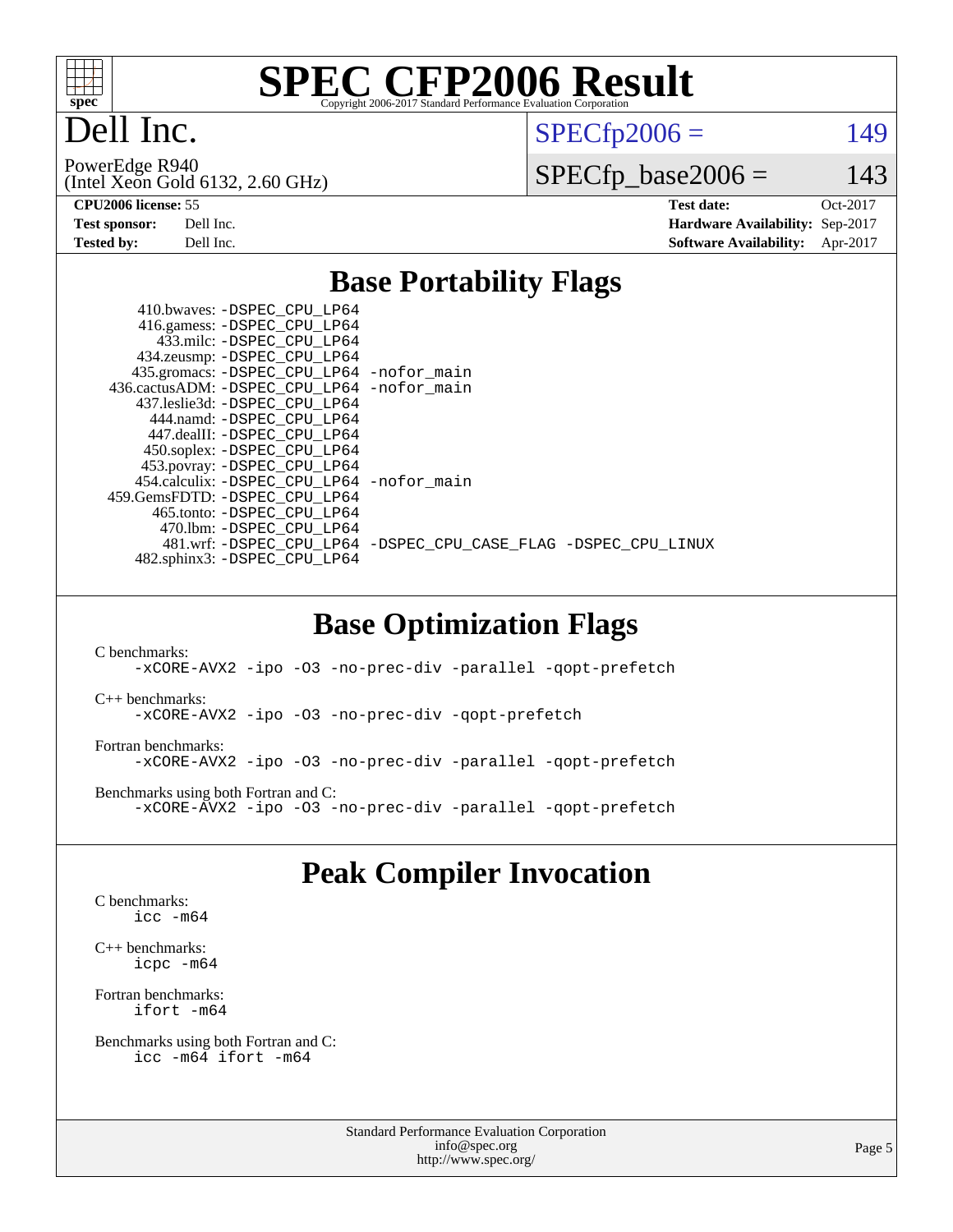

# Dell Inc.

 $SPECTp2006 = 149$ 

(Intel Xeon Gold 6132, 2.60 GHz) PowerEdge R940

 $SPECTp\_base2006 = 143$ 

**[CPU2006 license:](http://www.spec.org/auto/cpu2006/Docs/result-fields.html#CPU2006license)** 55 **[Test date:](http://www.spec.org/auto/cpu2006/Docs/result-fields.html#Testdate)** Oct-2017 **[Test sponsor:](http://www.spec.org/auto/cpu2006/Docs/result-fields.html#Testsponsor)** Dell Inc. **[Hardware Availability:](http://www.spec.org/auto/cpu2006/Docs/result-fields.html#HardwareAvailability)** Sep-2017 **[Tested by:](http://www.spec.org/auto/cpu2006/Docs/result-fields.html#Testedby)** Dell Inc. **[Software Availability:](http://www.spec.org/auto/cpu2006/Docs/result-fields.html#SoftwareAvailability)** Apr-2017

## **[Peak Portability Flags](http://www.spec.org/auto/cpu2006/Docs/result-fields.html#PeakPortabilityFlags)**

Same as Base Portability Flags

# **[Peak Optimization Flags](http://www.spec.org/auto/cpu2006/Docs/result-fields.html#PeakOptimizationFlags)**

[C benchmarks](http://www.spec.org/auto/cpu2006/Docs/result-fields.html#Cbenchmarks):

433.milc: basepeak = yes

 $470.$ lbm: basepeak = yes

 $482$ .sphinx3: basepeak = yes

[C++ benchmarks:](http://www.spec.org/auto/cpu2006/Docs/result-fields.html#CXXbenchmarks)

```
 444.namd: -prof-gen(pass 1) -prof-use(pass 2) -xCORE-AVX2(pass 2)
-par-num-threads=1-ipo-O3(pass 2)-no-prec-div(pass 2) -fno-alias -auto-ilp32
```
447.dealII: basepeak = yes

 $450$ .soplex: basepeak = yes

```
 453.povray: -prof-gen(pass 1) -prof-use(pass 2) -xCORE-AVX2(pass 2)
  -par-num-threads=1-ipo-O3(pass 2)-no-prec-div(pass 2) -unroll4 -ansi-alias
```
[Fortran benchmarks](http://www.spec.org/auto/cpu2006/Docs/result-fields.html#Fortranbenchmarks):

 $410.bwaves: basepeak = yes$  416.gamess: [-prof-gen](http://www.spec.org/cpu2006/results/res2017q4/cpu2006-20171114-50541.flags.html#user_peakPASS1_FFLAGSPASS1_LDFLAGS416_gamess_prof_gen_e43856698f6ca7b7e442dfd80e94a8fc)(pass 1) [-prof-use](http://www.spec.org/cpu2006/results/res2017q4/cpu2006-20171114-50541.flags.html#user_peakPASS2_FFLAGSPASS2_LDFLAGS416_gamess_prof_use_bccf7792157ff70d64e32fe3e1250b55)(pass 2) [-xCORE-AVX2](http://www.spec.org/cpu2006/results/res2017q4/cpu2006-20171114-50541.flags.html#user_peakPASS2_FFLAGSPASS2_LDFLAGS416_gamess_f-xCORE-AVX2)(pass 2)  $-par-num-threads=1(pass 1) -ipo(pass 2) -O3(pass 2)$  $-par-num-threads=1(pass 1) -ipo(pass 2) -O3(pass 2)$  $-par-num-threads=1(pass 1) -ipo(pass 2) -O3(pass 2)$  $-par-num-threads=1(pass 1) -ipo(pass 2) -O3(pass 2)$  $-par-num-threads=1(pass 1) -ipo(pass 2) -O3(pass 2)$  $-par-num-threads=1(pass 1) -ipo(pass 2) -O3(pass 2)$ [-no-prec-div](http://www.spec.org/cpu2006/results/res2017q4/cpu2006-20171114-50541.flags.html#user_peakPASS2_FFLAGSPASS2_LDFLAGS416_gamess_f-no-prec-div)(pass 2) [-unroll2](http://www.spec.org/cpu2006/results/res2017q4/cpu2006-20171114-50541.flags.html#user_peakOPTIMIZE416_gamess_f-unroll_784dae83bebfb236979b41d2422d7ec2) [-inline-level=0](http://www.spec.org/cpu2006/results/res2017q4/cpu2006-20171114-50541.flags.html#user_peakOPTIMIZE416_gamess_f-inline-level_318d07a09274ad25e8d15dbfaa68ba50) [-scalar-rep-](http://www.spec.org/cpu2006/results/res2017q4/cpu2006-20171114-50541.flags.html#user_peakOPTIMIZE416_gamess_f-disablescalarrep_abbcad04450fb118e4809c81d83c8a1d) 434.zeusmp: basepeak = yes 437.leslie3d: basepeak = yes 459.GemsFDTD: [-prof-gen](http://www.spec.org/cpu2006/results/res2017q4/cpu2006-20171114-50541.flags.html#user_peakPASS1_FFLAGSPASS1_LDFLAGS459_GemsFDTD_prof_gen_e43856698f6ca7b7e442dfd80e94a8fc)(pass 1) [-prof-use](http://www.spec.org/cpu2006/results/res2017q4/cpu2006-20171114-50541.flags.html#user_peakPASS2_FFLAGSPASS2_LDFLAGS459_GemsFDTD_prof_use_bccf7792157ff70d64e32fe3e1250b55)(pass 2) [-xCORE-AVX2](http://www.spec.org/cpu2006/results/res2017q4/cpu2006-20171114-50541.flags.html#user_peakPASS2_FFLAGSPASS2_LDFLAGS459_GemsFDTD_f-xCORE-AVX2)(pass 2)  $-par-num-threads=1(pass 1) -ipo(pass 2) -O3(pass 2)$  $-par-num-threads=1(pass 1) -ipo(pass 2) -O3(pass 2)$  $-par-num-threads=1(pass 1) -ipo(pass 2) -O3(pass 2)$  $-par-num-threads=1(pass 1) -ipo(pass 2) -O3(pass 2)$  $-par-num-threads=1(pass 1) -ipo(pass 2) -O3(pass 2)$  $-par-num-threads=1(pass 1) -ipo(pass 2) -O3(pass 2)$ [-no-prec-div](http://www.spec.org/cpu2006/results/res2017q4/cpu2006-20171114-50541.flags.html#user_peakPASS2_FFLAGSPASS2_LDFLAGS459_GemsFDTD_f-no-prec-div)(pass 2) [-unroll2](http://www.spec.org/cpu2006/results/res2017q4/cpu2006-20171114-50541.flags.html#user_peakOPTIMIZE459_GemsFDTD_f-unroll_784dae83bebfb236979b41d2422d7ec2) [-inline-level=0](http://www.spec.org/cpu2006/results/res2017q4/cpu2006-20171114-50541.flags.html#user_peakOPTIMIZE459_GemsFDTD_f-inline-level_318d07a09274ad25e8d15dbfaa68ba50) [-qopt-prefetch](http://www.spec.org/cpu2006/results/res2017q4/cpu2006-20171114-50541.flags.html#user_peakOPTIMIZE459_GemsFDTD_f-qopt-prefetch) [-parallel](http://www.spec.org/cpu2006/results/res2017q4/cpu2006-20171114-50541.flags.html#user_peakOPTIMIZE459_GemsFDTD_f-parallel) 465.tonto: [-prof-gen](http://www.spec.org/cpu2006/results/res2017q4/cpu2006-20171114-50541.flags.html#user_peakPASS1_FFLAGSPASS1_LDFLAGS465_tonto_prof_gen_e43856698f6ca7b7e442dfd80e94a8fc)(pass 1) [-prof-use](http://www.spec.org/cpu2006/results/res2017q4/cpu2006-20171114-50541.flags.html#user_peakPASS2_FFLAGSPASS2_LDFLAGS465_tonto_prof_use_bccf7792157ff70d64e32fe3e1250b55)(pass 2) [-xCORE-AVX2](http://www.spec.org/cpu2006/results/res2017q4/cpu2006-20171114-50541.flags.html#user_peakPASS2_FFLAGSPASS2_LDFLAGS465_tonto_f-xCORE-AVX2)(pass 2)  $-par-num-threads=1(pass 1) -ipo(pass 2) -O3(pass 2)$  $-par-num-threads=1(pass 1) -ipo(pass 2) -O3(pass 2)$  $-par-num-threads=1(pass 1) -ipo(pass 2) -O3(pass 2)$  $-par-num-threads=1(pass 1) -ipo(pass 2) -O3(pass 2)$  $-par-num-threads=1(pass 1) -ipo(pass 2) -O3(pass 2)$  $-par-num-threads=1(pass 1) -ipo(pass 2) -O3(pass 2)$ [-no-prec-div](http://www.spec.org/cpu2006/results/res2017q4/cpu2006-20171114-50541.flags.html#user_peakPASS2_FFLAGSPASS2_LDFLAGS465_tonto_f-no-prec-div)(pass 2) [-inline-calloc](http://www.spec.org/cpu2006/results/res2017q4/cpu2006-20171114-50541.flags.html#user_peakOPTIMIZE465_tonto_f-inline-calloc) [-qopt-malloc-options=3](http://www.spec.org/cpu2006/results/res2017q4/cpu2006-20171114-50541.flags.html#user_peakOPTIMIZE465_tonto_f-qopt-malloc-options_0fcb435012e78f27d57f473818e45fe4) [-auto](http://www.spec.org/cpu2006/results/res2017q4/cpu2006-20171114-50541.flags.html#user_peakOPTIMIZE465_tonto_f-auto) [-unroll4](http://www.spec.org/cpu2006/results/res2017q4/cpu2006-20171114-50541.flags.html#user_peakOPTIMIZE465_tonto_f-unroll_4e5e4ed65b7fd20bdcd365bec371b81f)

Continued on next page

```
Standard Performance Evaluation Corporation
      info@spec.org
    http://www.spec.org/
```